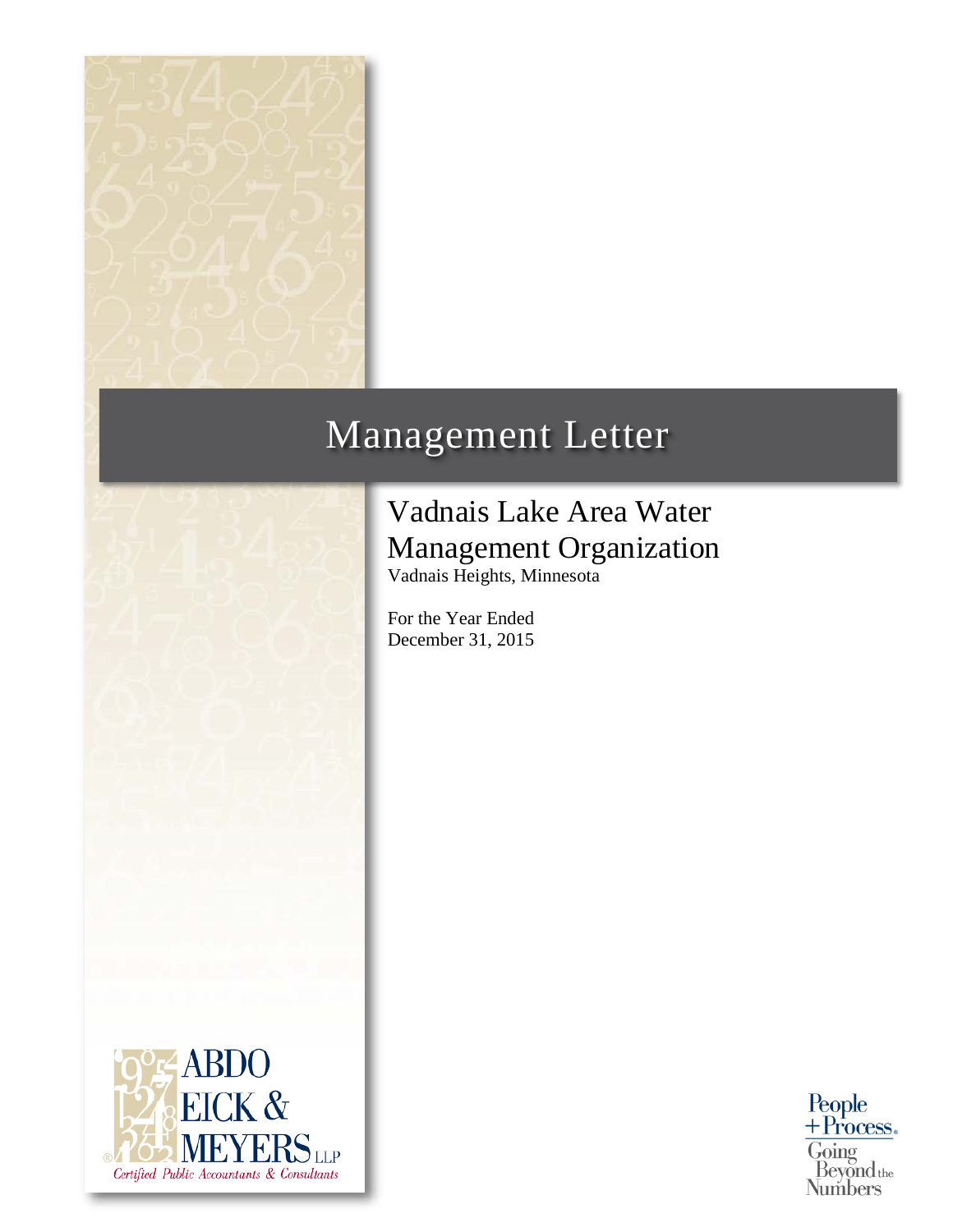March 7, 2016



Management and Board of Directors Vadnais Lake Area Water Management Organization Vadnais Heights, Minnesota

We have audited the financial statements of the governmental activities the each major fund of the Vadnais Lake Area Water Management Organization (the Organization), Vadnais Heights, Minnesota, for the year ended December 31, 2015. Professional standards require that we provide you with information about our responsibilities under generally accepted auditing standards and *Government Auditing Standards* and the Uniform Guidance, as well as certain information related to the planned scope and timing of our audit. We have communicated such information in our letter to you dated December 8, 2015. Professional standards require that we provide you with the following information related to our audit.

# **Our Responsibility under Auditing Standards Generally Accepted in the United States of America***, Government Auditing Standards and the Uniform Guidance*

As stated in our engagement letter, our responsibility, as described by professional standards, is to express opinions about whether the financial statements prepared by management with your oversight are fairly presented, in all material respects, in conformity with accounting principles generally accepted in the United States of America. Our audit of the financial statements does not relieve you or management of your responsibilities.

Our responsibility is to plan and perform the audit to obtain reasonable, but not absolute, assurance that the financial statements are free of material misstatement. As part of our audit, we considered the internal control over financial reporting (internal control) of the Organization. Such considerations were solely for the purpose of determining our audit procedures and not to provide any assurance concerning such internal control. We are responsible for communicating significant matters related to the audit that are, in our professional judgment, relevant to your responsibilities in overseeing the financial reporting process. However, we are not required to design procedures specifically to identify such matters.

# **Significant Audit Findings**

In planning and performing our audit of the financial statements, we considered the Organization's internal control over financial reporting (internal control) to determine the audit procedures that are appropriate in the circumstances for the purpose of expressing our opinions on the financial statements, but not for the purpose of expressing an opinion on the effectiveness of the Organization's internal control. Accordingly, we do not express an opinion on the effectiveness of the Organization's internal control.

A *deficiency in internal control* exists when the design or operation of a control does not allow management or employees, in the normal course of performing their assigned functions, to prevent, or detect and correct, misstatements on a timely basis. A *material weakness* is a deficiency, or a combination of deficiencies, in internal control such that there is a reasonable possibility that a material misstatement of the entity's financial statements will not be prevented, or detected and corrected on a timely basis. A *significant deficiency* is a deficiency, or a combination of deficiencies, in internal control that is less severe than a material weakness, yet important enough to merit attention by those charged with governance.

Our consideration of internal control was for the limited purpose described in the first paragraph of this section and was not designed to identify all deficiencies in internal control that might be material weaknesses or significant deficiencies and therefore, material weaknesses or significant deficiencies may exist that were not identified. Given these limitations, during our audit we did not identify any deficiencies in internal control that we consider to be material weaknesses. However, material weaknesses may exist that have not been identified. We did identify certain deficiencies in internal control, described below as items 2015-001 and 2015-002 that we consider to be significant deficiencies.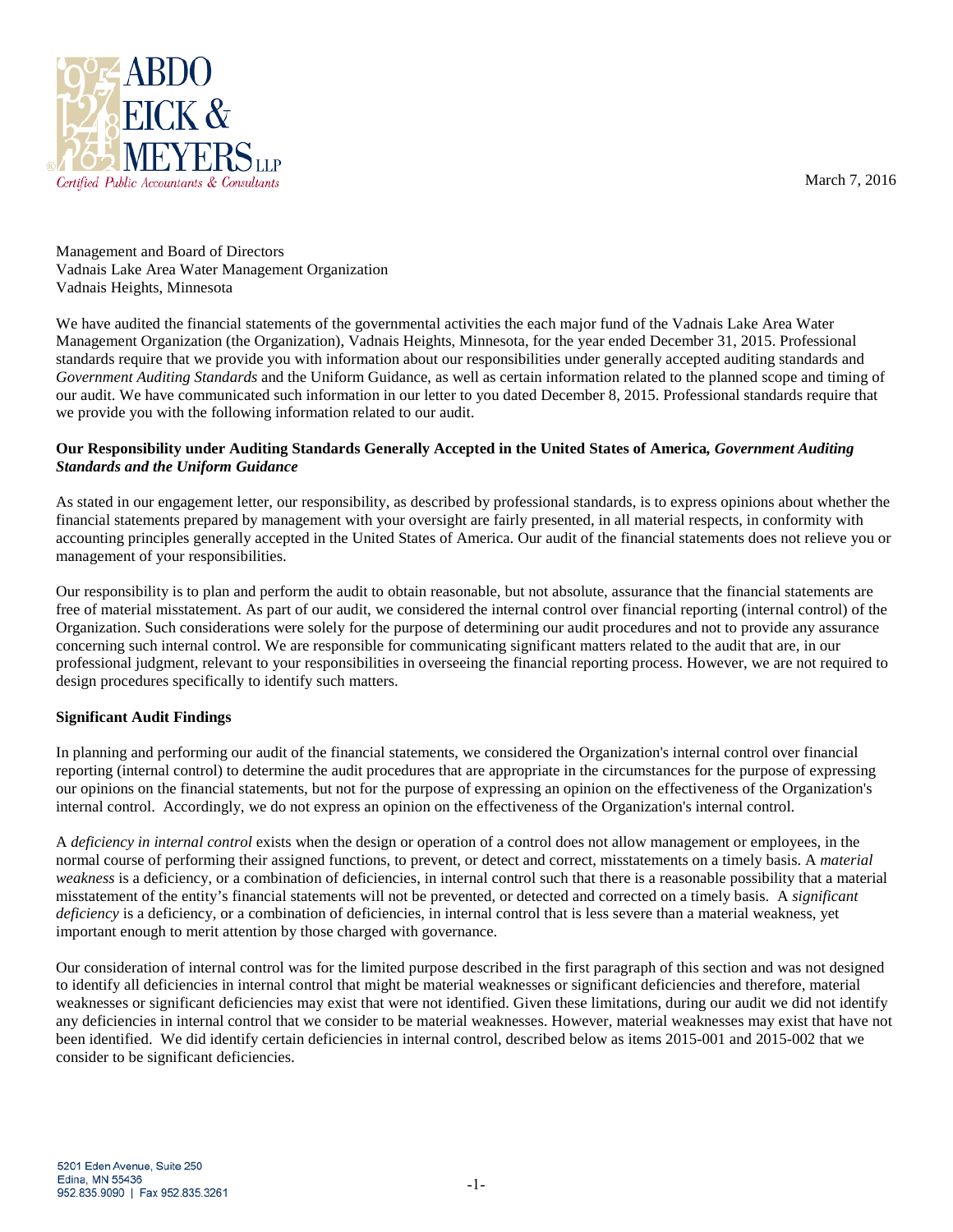#### **2015-001 Limited segregation of duties - cash disbursements and cash receipts**

| Condition:      | During our audit we reviewed procedures over cash disbursements and cash receipts and found the<br>Organization to have limited segregation of duties related to these procedures.                                                                                                                                                                                                                              |
|-----------------|-----------------------------------------------------------------------------------------------------------------------------------------------------------------------------------------------------------------------------------------------------------------------------------------------------------------------------------------------------------------------------------------------------------------|
| Criteria:       | There are four general categories of duties: authorization, custody, record keeping and<br>reconciliation. In an ideal system, different employees perform each of these four major functions. In<br>other words, no one person has control of two or more of these responsibilities.                                                                                                                           |
| Cause:          | As a result of the limited number of staff, the Organization is not able to completely segregate all<br>accounting functions. For both transaction cycles, one person is performing two or more of the major<br>functions described above.                                                                                                                                                                      |
| <i>Effect:</i>  | The existence of this limited segregation of duties increases the risk of fraud and errors.                                                                                                                                                                                                                                                                                                                     |
| Recommendation: | While we recognize the current staff is not large enough to eliminate this deficiency, we recommend<br>the following compensating controls be implemented by the Organization. For cash disbursements,<br>we suggest that the Administrator be removed as an authorized signatory. For cash receipts, we<br>suggest that someone other than the Administrator prepare the deposit slip or bring it to the bank. |

#### *Management response:*

Efforts have been made to increase the internal control available by segregating duties. A part-time Bookkeeper reconciles bank statements, prepares checks and monthly financial reports. The Program Manager, Water Resources Manager or the Education and outreach Manager open and initial bank statements and credit card statements. The same program staff also reviews and approves invoice payments within their own program areas The Administrator reviews payments and reports, makes deposits and can be one of two required signatures on checks. Monthly expenditures within budget are authorized by the Technical Commission at their monthly meeting. The Board officers are check signers and the Board of Directors must approve any changes to budgeted expenses. For now, the Organization accepts the degree of risk associated with any further segregation of duties.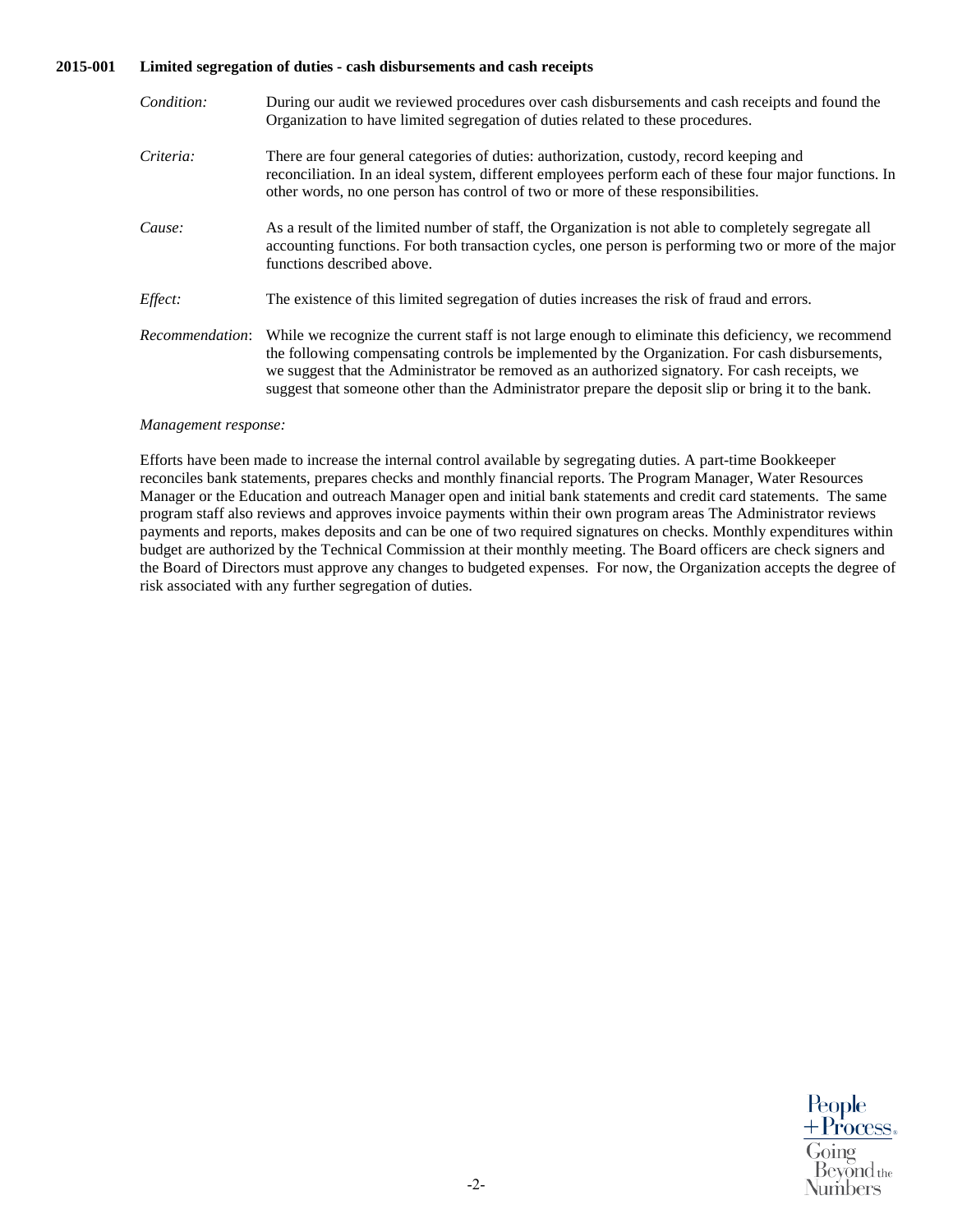# **2015-002 Preparation of financial statements**

| Condition:      | We were requested to draft the audited financial statements and related footnote disclosures as part<br>of our regular audit services. Ultimately, it is management's responsibility to provide for the<br>preparation of your statements and footnotes, and the responsibility of the auditor to determine the<br>fairness of presentation of those statements. However, based on recent auditing standards, it is our<br>responsibility to inform you that this deficiency could result in a material misstatement to the<br>financial statements that could have been prevented or detected by your management. Essentially,<br>the auditors cannot be part of your internal control process.                                                                                                                                                                                                                              |
|-----------------|-------------------------------------------------------------------------------------------------------------------------------------------------------------------------------------------------------------------------------------------------------------------------------------------------------------------------------------------------------------------------------------------------------------------------------------------------------------------------------------------------------------------------------------------------------------------------------------------------------------------------------------------------------------------------------------------------------------------------------------------------------------------------------------------------------------------------------------------------------------------------------------------------------------------------------|
| Criteria:       | Internal controls should be in place to provide reasonable assurance over financial reporting.                                                                                                                                                                                                                                                                                                                                                                                                                                                                                                                                                                                                                                                                                                                                                                                                                                |
| Cause:          | From a practical standpoint, we both prepare the statements and determine the fairness of the<br>presentation at the same time in connection with our audit. This is not unusual for us to do with<br>organizations of your size.                                                                                                                                                                                                                                                                                                                                                                                                                                                                                                                                                                                                                                                                                             |
| Effect:         | The effectiveness of the internal control system relies on enforcement by management. The effect of<br>deficiencies in internal controls can result in undetected errors in financial reporting.                                                                                                                                                                                                                                                                                                                                                                                                                                                                                                                                                                                                                                                                                                                              |
| Recommendation: | It is your responsibility to make the ultimate decision to accept this degree of risk associated with<br>this condition because of cost and other considerations. We have instructed management to review a<br>draft of the auditor prepared financials in detail for accuracy; we have answered any questions that<br>management might have, and have encouraged research of any accounting guidance in connection<br>with the adequacy and appropriateness of classification of disclosures in your statements. We are<br>satisfied that the appropriate steps have been taken to provide you with the completed financial<br>statements. While the Organization is reviewing the financial statements we recommend a disclosure<br>checklist is utilized to ensure all required disclosures are presented and the Organization should<br>agree its financial software to the numbers reported in the financial statements. |

# *Management response:*

For now, the Organization's management accepts the degree of risk associated with this condition and thoroughly reviews a draft of the financial statements.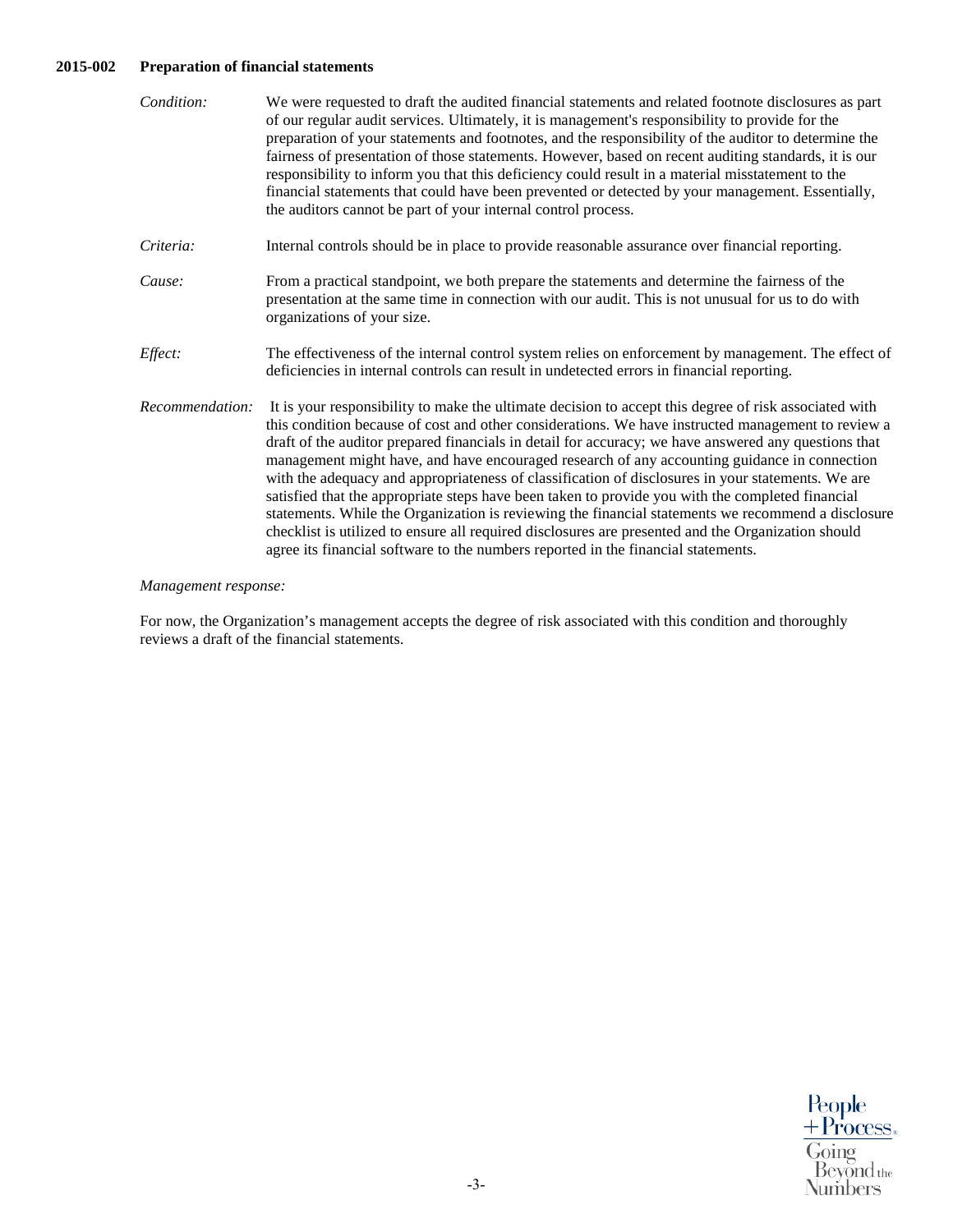#### **Compliance and Other Matters**

As part of obtaining reasonable assurance about whether the financial statements are free of material misstatement, we performed tests of compliance with certain provisions of Minnesota statutes. However, providing an opinion on compliance with those provisions was not an objective of our audit, and accordingly, we do not express such an opinion. While our audit provides a reasonable basis for our opinion, it does not provide a legal determination on the Organization's compliance with those requirements. We noted no instances of noncompliance with Minnesota statues.

#### **Qualitative Aspects of Accounting Practices**

Management is responsible for the selection and use of appropriate accounting policies. The significant accounting policies used by the Organization are described in Note 1 to the financial statements. As described in Note 4 to the financial statements, the Organization changed accounting policies related to accounting and financial reporting for pensions by adopting Statement of Governmental Accounting Standards (GASB) Statements No. 68 and 71 in 2015. Accordingly, the cumulative effect of the accounting change as of the beginning of the year is disclosed in note 6. We noted no transactions entered into by the Organization during the year for which there is a lack of authoritative guidance or consensus. All significant transactions have been recognized in the financial statements in the proper period.

Accounting estimates are an integral part of the financial statements prepared by management and are based on management's knowledge and experience about past and current events and assumptions about future events. Certain accounting estimates are particularly sensitive because of their significance to the financial statements and because of the possibility that future events affecting them may differ significantly from those expected. The most sensitive estimates made relate to estimated historical cost of the capital, assets, depreciation on capital assets, and the liability for the Organization's pensions.

- Management's estimate of its pension liability is based on several factors including, but not limited to, anticipated investment return rate, retirement age for active employees, life expectancy, salary increases and form of annuity payment up retirement.
- Management's estimate of depreciation is based on estimated useful lives of the assets. Depreciation is calculated using the straight-line method.

We evaluated the key factors and assumptions used to develop these estimates in determining that they are reasonable in relation to the financial statements taken as a whole. The disclosures in the financial statements are neutral, consistent, and clear. Certain financial statement disclosures are particularly sensitive because of their significance to financial statement users.

#### **Difficulties Encountered in Performing the Audit**

We encountered no significant difficulties in dealing with management in performing our audit.

#### **Corrected and Uncorrected Misstatements**

Professional standards require us to accumulate all known and likely misstatements identified during the audit, other than those that are trivial, and communicate them to the appropriate level of management. Management has corrected all such misstatements. In addition, none of the misstatements detected as a result of audit procedures and corrected by management were material, either individually or in the aggregate, to the opinion unit's financial statements taken as a whole.

We also assisted in preparing a number of year end accounting entries. These were necessary to adjust the Organization's records at year end to correct ending balances. The Organization should establish more detailed processes and procedures to reduce the total number of entries in each category. The Organization will receive better and timelier information if the preparation of year end entries is completed internally.

> People  $+$ Process.  $\frac{1188}{20}$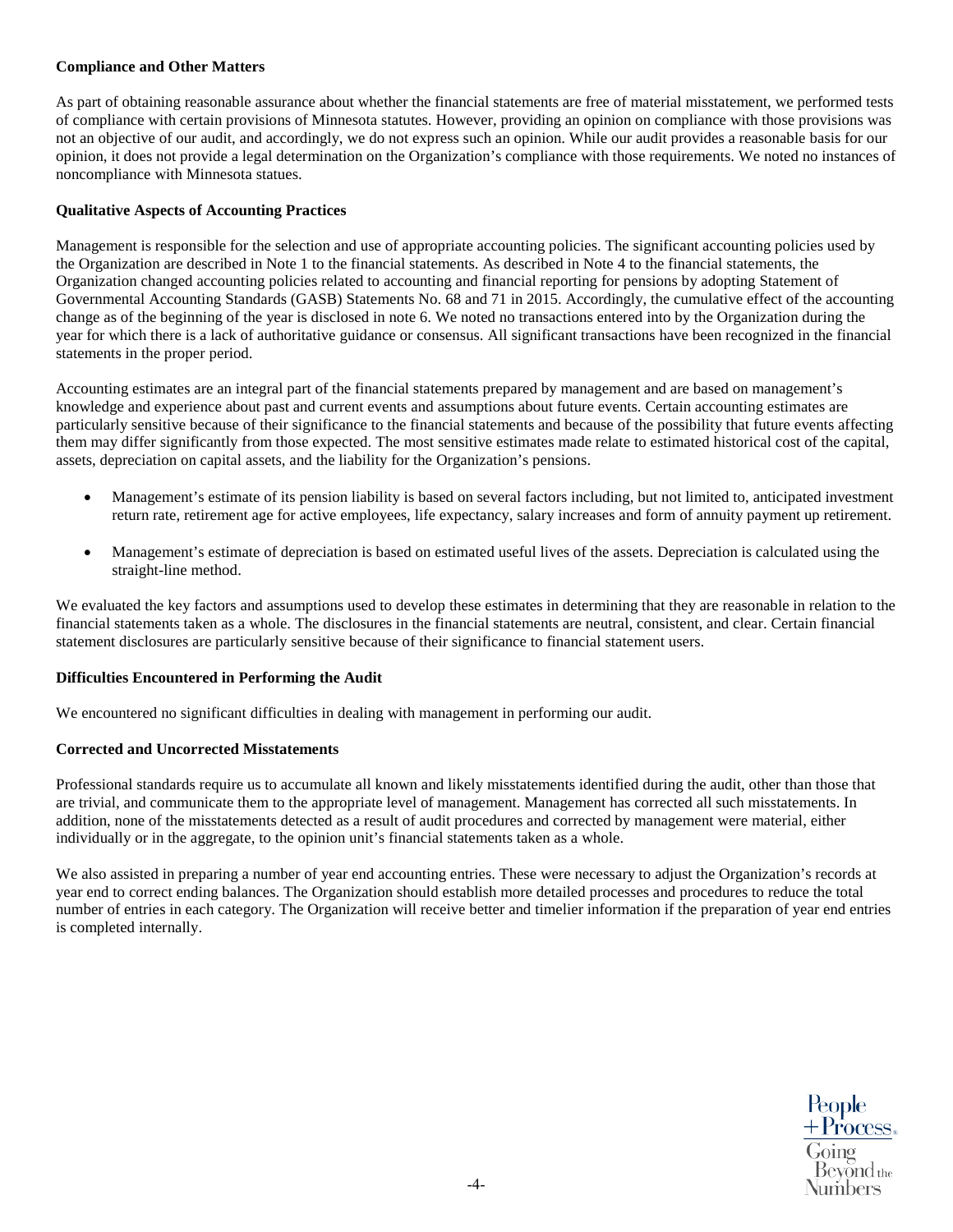#### **Management Representations**

We have requested certain representations from management that are included in the management representation letter dated March 7, 2016.

#### **Disagreements with Management**

For purposes of this letter, professional standards define a disagreement with management as a financial accounting, reporting, or auditing matter, whether or not resolved to our satisfaction, that could be significant to the financial statements or the auditor's report. We are pleased to report that no such disagreements arose during the course of our audit.

#### **Management Consultations with Other Independent Accountants**

In some cases, management may decide to consult with other accountants about auditing and accounting matters, similar to obtaining a "second opinion" on certain situations. If a consultation involves application of an accounting principle to the Organization's financial statements or a determination of the type of auditor's opinion that may be expressed on those statements, our professional standards require the consulting accountant to check with us to determine that the consultant has all the relevant facts. To our knowledge, there were no such consultations with other accountants.

#### **Other Audit Findings or Issues**

We generally discuss a variety of matters, including the application of accounting principles and auditing standards, with management each year prior to retention as the Organization's auditors. However, these discussions occurred in the normal course of our professional relationship and our responses were not a condition to our retention.

#### **Other Matters**

We applied certain limited procedures to the required supplementary information (RSI) (Management's Discussion and Analysis, the Schedules of Employer's Shares of the Net Pension Liability and the Schedules of Employer's Contributions and the Schedule of Funding Progress for Other Post-Employment Benefits Plan), which is information that supplements the basic financial statements. Our procedures consisted of inquiries of management regarding the methods of preparing the information and comparing the information for consistency with management's responses to our inquiries, the basic financial statements, and other knowledge we obtained during our audit of the basic financial statements. We did not audit the RSI and do not express an opinion or provide any assurance on the RSI.

We were not engaged to report on the introductory, which accompany the financial statements but are not RSI. We did not audit or perform other procedures on this other information and we do not express an opinion or provide any assurance on it.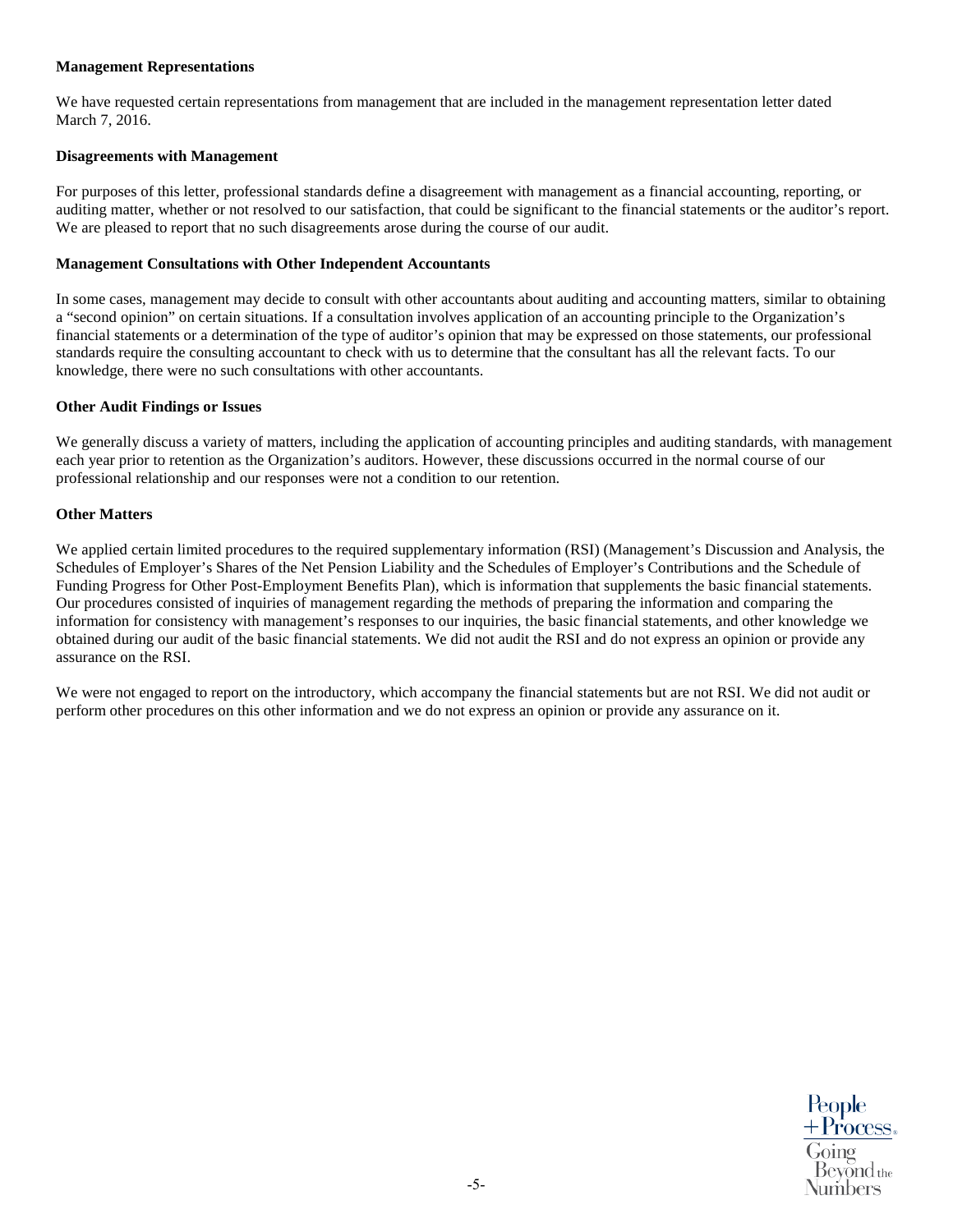#### **Financial Position and Results of Operations**

Our principal observations and recommendations are summarized on the following pages. These recommendations resulted from our observations made in connection with our audit of the Organization's financial statements for the year ended December 31, 2015.

#### **General Fund**

The fund balance at December 31, 2015 was \$494,464, a decrease of \$25,604 in comparison with the prior year. The total unassigned fund balance (\$270,339) represents 52 percent of the 2015 total expenditures, while total fund balance represents 71 percent of the 2016 budgeted expenditures.

A table summarizing the General fund balance in relation to budget follows:

| Year | General<br><b>Fund Balance</b><br><b>Budget</b><br>December 31 |      | General<br>Fund<br><b>Budget</b> | reiceilt<br>of Fund<br><b>Balance to</b><br><b>Budget</b> |  |
|------|----------------------------------------------------------------|------|----------------------------------|-----------------------------------------------------------|--|
| 2011 | \$<br>381,076                                                  | 2012 | \$<br>512,293                    | 74.4 %                                                    |  |
| 2012 | 474,533                                                        | 2013 | 715,674                          | 66.3                                                      |  |
| 2013 | 526,607                                                        | 2014 | 747,151                          | 70.5                                                      |  |
| 2014 | 520,068                                                        | 2015 | 785,700                          | 66.2                                                      |  |
| 2015 | 494.464                                                        | 2016 | 694.955                          | 71.2                                                      |  |



# **Fund Balance as a Percent of Next Year's Budget**

People  $+$ Process. <del>i</del>oino Bevond the Numbers

Percent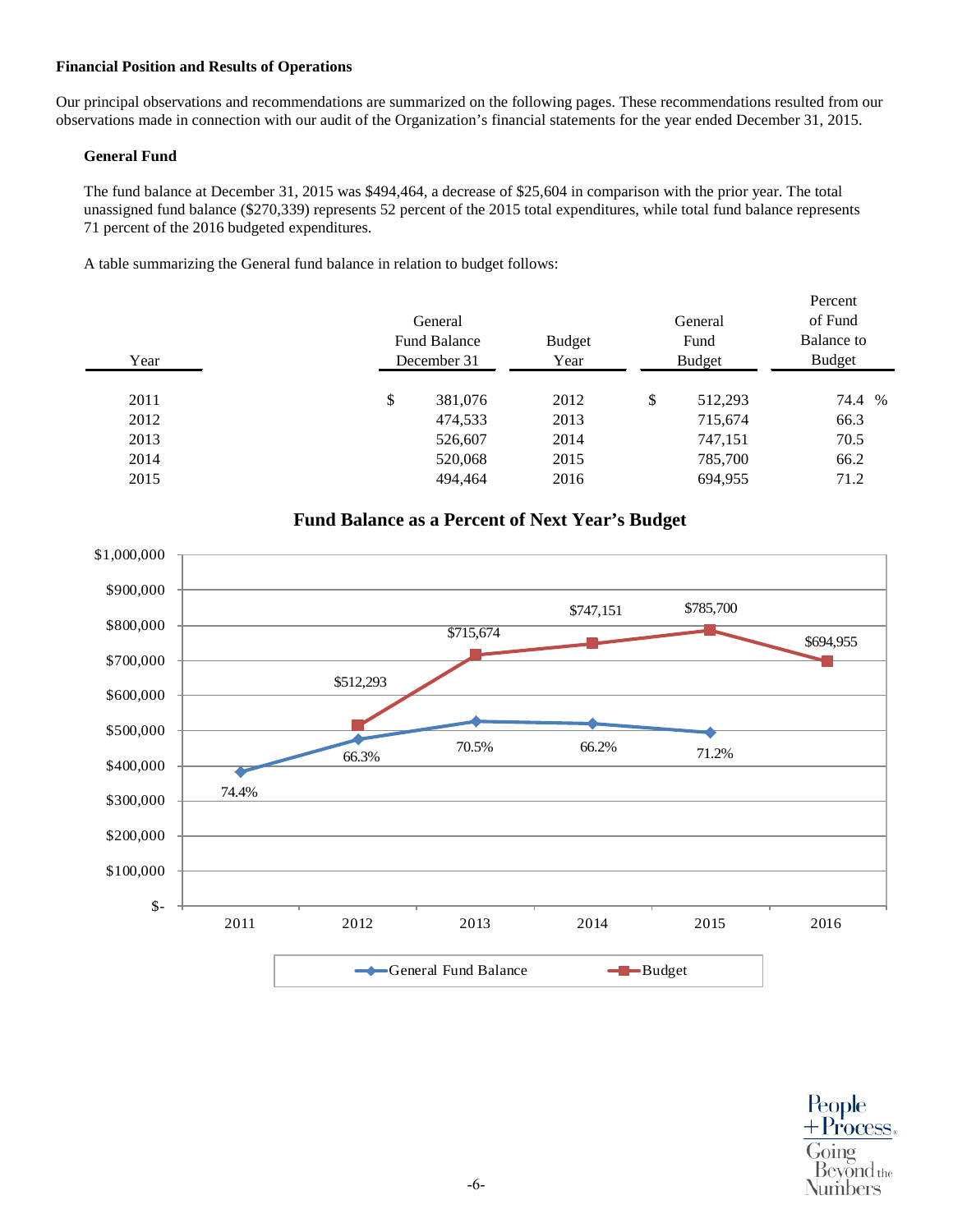The purposes and benefits of a General fund balance are as follows:

- Expenditures are incurred somewhat evenly throughout the year. However revenues are not received evenly. An adequate fund balance will provide the cash flow required to finance the General fund expenditures.
- Expenditures not anticipated at the time the annual budget was adopted may need immediate Board of Directors action. These would include capital outlay replacement, lawsuits and other items. An adequate fund balance will provide the financing needed for such expenditures.

The 2015 General fund operations are summarized as follows:

|                             |                            | Final     | Actual  |          |              | Variance with |
|-----------------------------|----------------------------|-----------|---------|----------|--------------|---------------|
|                             | <b>Budgeted</b><br>Amounts |           | Amounts |          | Final Budget |               |
| Revenues                    | \$                         | 485,700   | \$      | 495,058  | \$           | 9,358         |
| Expenditures                |                            | 785,700   |         | 520,662  |              | 265,038       |
| Net change in fund balances |                            | (300,000) |         | (25,604) |              | 274,396       |
| Fund balances, January 1    |                            | 520,068   |         | 520,068  |              |               |
| Fund balances, December 31  |                            | 220,068   |         | 494,464  |              | 274,396       |

Expenditures were under budget mostly due to program and project costs being less than anticipated due to timing of projects.

#### **Future Accounting Standard Changes**

The following Governmental Accounting Standards Board (GASB) Statements have been issued and may have an impact on future the City financial statements:  $(1)$ 

**GASB Statement No. 72 -** *Fair Value Measurement and Application*

#### **Summary**

This statement addresses accounting and financial reporting issues related to fair value measurements. The definition of fair value is the price that would be received to sell an asset or paid to transfer a liability in an orderly transaction between market participants at the measurement date. This Statement provides guidance for determining a fair value measurement for financial reporting purposes. This Statement also provides guidance for applying fair value to certain investments and disclosures related to all fair value measurements.

#### **Effective Date and Transition**

The requirements of this Statement are effective for financial statements for periods beginning after June 15, 2015. Earlier application is encouraged.

#### **How the Changes in This Statement Will Improve Financial Reporting**

The requirements of this Statement will enhance comparability of financial statements among governments by requiring measurement of certain assets and liabilities at fair value using a consistent and more detailed definition of fair value and accepted valuation techniques. This Statement also will enhance fair value application guidance and related disclosures in order to provide information to financial statement users about the impact of fair value measurements on a government's financial position.

**GASB Statement No. 73** - *Accounting and financial reporting for pension and related assets that are not within the scope of GASB Statement No. 68, and amendments to certain provisions of GASB Statements No. 67 and No. 68*

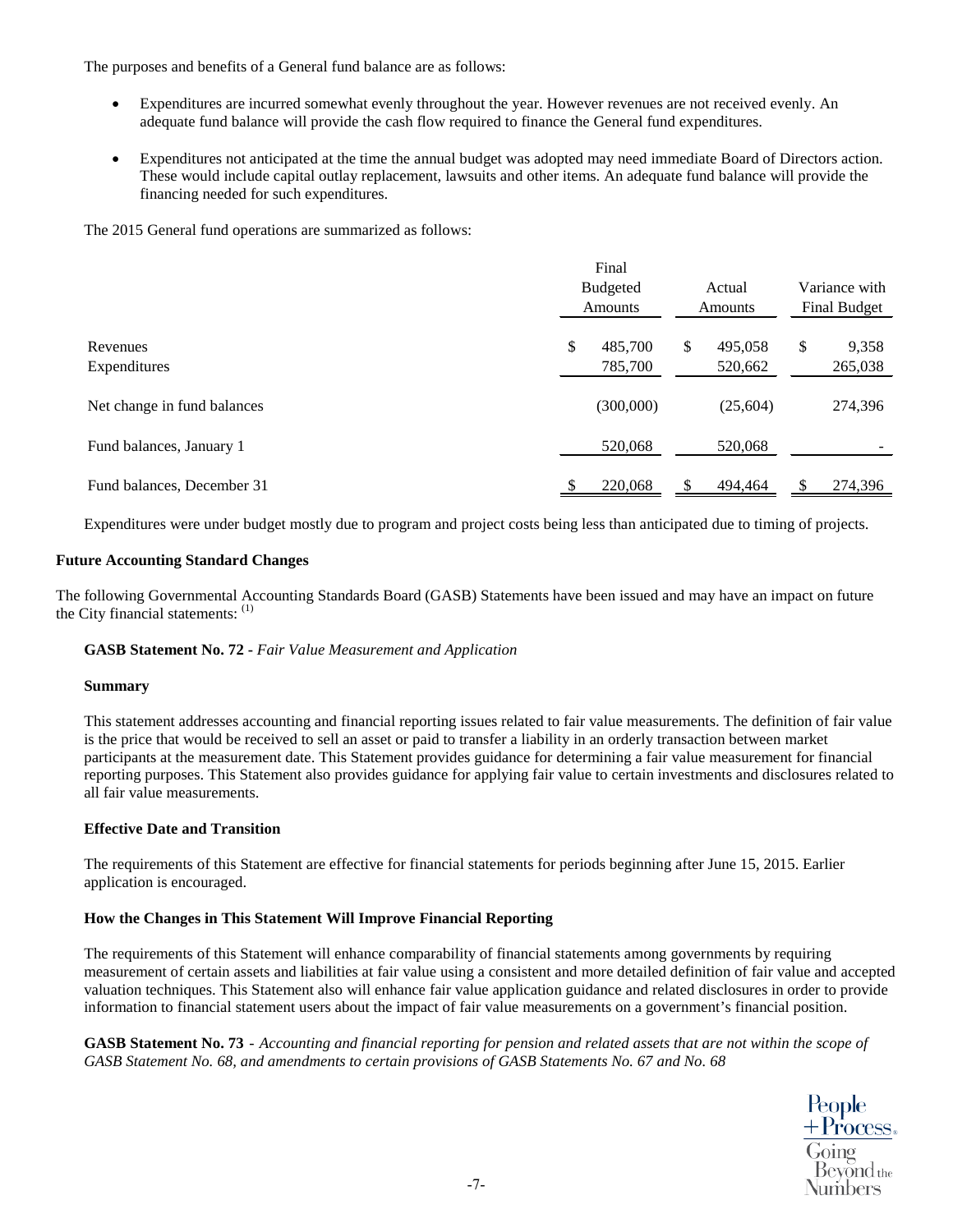#### **Summary**

The objective of this Statement is to improve the usefulness of information about pensions included in the general purpose external financial reports of state and local governments for making decisions and assessing accountability. This Statement results from a comprehensive review of the effectiveness of existing standards of accounting and financial reporting for all postemployment benefits with regard to providing decision-useful information, supporting assessments of accountability and interperiod equity, and creating additional transparency.

This Statement establishes requirements for defined benefit pensions that are not within the scope of Statement No. 68, Accounting and Financial Reporting for Pensions, as well as for the assets accumulated for purposes of providing those pensions. In addition, it establishes requirements for defined contribution pensions that are not within the scope of Statement 68. It also amends certain provisions of Statement No. 67, Financial Reporting for Pension Plans, and Statement 68 for pension plans and pensions that are within their respective scopes.

The requirements of this Statement extend the approach to accounting and financial reporting established in Statement 68 to all pensions, with modifications as necessary to reflect that for accounting and financial reporting purposes, any assets accumulated for pensions that are provided through pension plans that are not administered through trusts that meet the criteria specified in Statement 68 should not be considered pension plan assets. It also requires that information similar to that required by Statement 68 be included in notes to financial statements and required supplementary information by all similarly situated employers and nonemployer contributing entities.

This Statement also clarifies the application of certain provisions of Statements 67 and 68 with regard to the following issues:

- 1. Information that is required to be presented as notes to the 10-year schedules of required supplementary information about investment-related factors that significantly affect trends in the amounts reported.
- 2. Accounting and financial reporting for separately financed specific liabilities of individual employers and nonemployer contributing entities for defined benefit pensions.
- 3. Timing of employer recognition of revenue for the support of nonemployer contributing entities not in a special funding situation.

#### **Effective Date and Transition**

The requirements of this Statement that address accounting and financial reporting by employers and governmental nonemployer contributing entities for pensions that are not within the scope of Statement 68 are effective for financial statements for fiscal years beginning after June 15, 2016, and the requirements of this Statement that address financial reporting for assets accumulated for purposes of providing those pensions are effective for fiscal years beginning after June 15, 2015. The requirements of this Statement for pension plans that are within the scope of Statement 67 or for pensions that are within the scope of Statement 68 are effective for fiscal years beginning after June 15, 2015. Earlier application is encouraged.

#### **How the Changes in This Statement Will Improve Financial Reporting**

The requirements of this Statement will improve financial reporting by establishing a single framework for the presentation of information about pensions, which will enhance the comparability of pension-related information reported by employers and nonemployer contributing entities.

#### **GASB Statement No. 74** - *Financial Reporting for Postemployment Benefit Plans Other than Pension Plans*

#### **Summary**

The objective of this Statement is to improve the usefulness of information about postemployment benefits other than pensions (other postemployment benefits or OPEB) included in the general purpose external financial reports of state and local governmental OPEB plans for making decisions and assessing accountability. This Statement results from a comprehensive review of the effectiveness of existing standards of accounting and financial reporting for all postemployment benefits (pensions and OPEB) with regard to providing decision-useful information, supporting assessments of accountability and interperiod equity, and creating additional transparency.

People  $+$ Process.  $\overline{5}$ oing Bevond<sub>the</sub> Numbers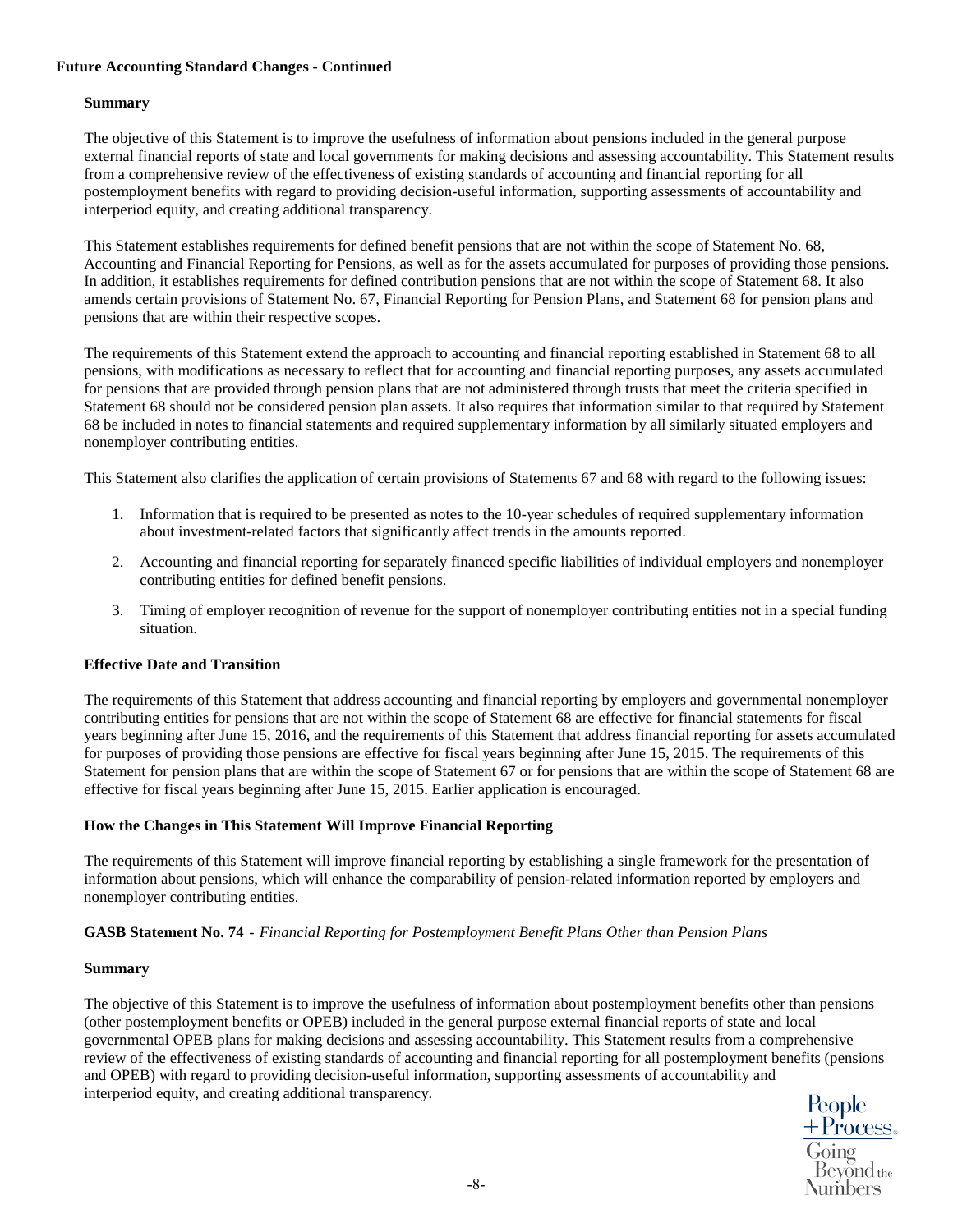This Statement replaces Statements No. 43, Financial Reporting for Postemployment Benefit Plans Other Than Pension Plans, as amended, and No. 57, OPEB Measurements by Agent Employers and Agent Multiple-Employer Plans. It also includes requirements for defined contribution OPEB plans that replace the requirements for those OPEB plans in Statement No. 25, Financial Reporting for Defined Benefit Pension Plans and Note Disclosures for Defined Contribution Plans, as amended, Statement 43, and Statement No. 50, Pension Disclosures.

Statement No. 75, Accounting and Financial Reporting for Postemployment Benefits Other than Pensions, establishes new accounting and financial reporting requirements for governments whose employees are provided with OPEB, as well as for certain nonemployer governments that have a legal obligation to provide financial support for OPEB provided to the employees of other entities.

The scope of this Statement includes OPEB plans-defined benefit and defined contribution-administered through trusts that meet the following criteria:

- Contributions from employers and nonemployer contributing entities to the OPEB plan and earnings on those contributions are irrevocable.
- OPEB plan assets are dedicated to providing OPEB to plan members in accordance with the benefit terms.
- OPEB plan assets are legally protected from the creditors of employers, nonemployer contributing entities, and the OPEB plan administrator. If the plan is a defined benefit OPEB plan, plan assets also are legally protected from creditors of the plan members.

This Statement also includes requirements to address financial reporting for assets accumulated for purposes of providing defined benefit OPEB through OPEB plans that are not administered through trusts that meet the specified criteria.

#### **Effective Date and Transition**

This Statement is effective for financial statements for fiscal years beginning after June 15, 2016. Earlier application is encouraged.

#### **How the Changes in This Statement Will Improve Financial Reporting**

The requirements of this Statement will improve financial reporting primarily through enhanced note disclosures and schedules of required supplementary information that will be presented by OPEB plans that are administered through trusts that meet the specified criteria. The new information will enhance the decision-usefulness of the financial reports of those OPEB plans, their value for assessing accountability, and their transparency by providing information about measures of net OPEB liabilities and explanations of how and why those liabilities changed from year to year. The net OPEB liability information, including ratios, will offer an up-to-date indication of the extent to which the total OPEB liability is covered by the fiduciary net position of the OPEB plan. The comparability of the reported information for similar types of OPEB plans will be improved by the changes related to the attribution method used to determine the total OPEB liability. The contribution schedule will provide measures to evaluate decisions related to the assessment of contribution rates in comparison with actuarially determined rates, if such rates are determined. In addition, new information about rates of return on OPEB plan investments will inform financial report users about the effects of market conditions on the OPEB plan's assets over time and provide information for users to assess the relative success of the OPEB plan's investment strategy and the relative contribution that investment earnings provide to the OPEB plan's ability to pay benefits to plan members when they come due.

**GASB Statement No. 75** - *Accounting and Financial Reporting for Postemployment Benefit Plans Other than Pension*

#### **Summary**

The primary objective of this Statement is to improve accounting and financial reporting by state and local governments for postemployment benefits other than pensions (other postemployment benefits or OPEB). It also improves information provided by state and local governmental employers about financial support for OPEB that is provided by other entities. This Statement results from a comprehensive review of the effectiveness of existing standards of accounting and financial reporting for all postemployment benefits (pensions and OPEB) with regard to providing decision-useful People information, supporting assessments of accountability and interperiod equity, and creating additional transparency.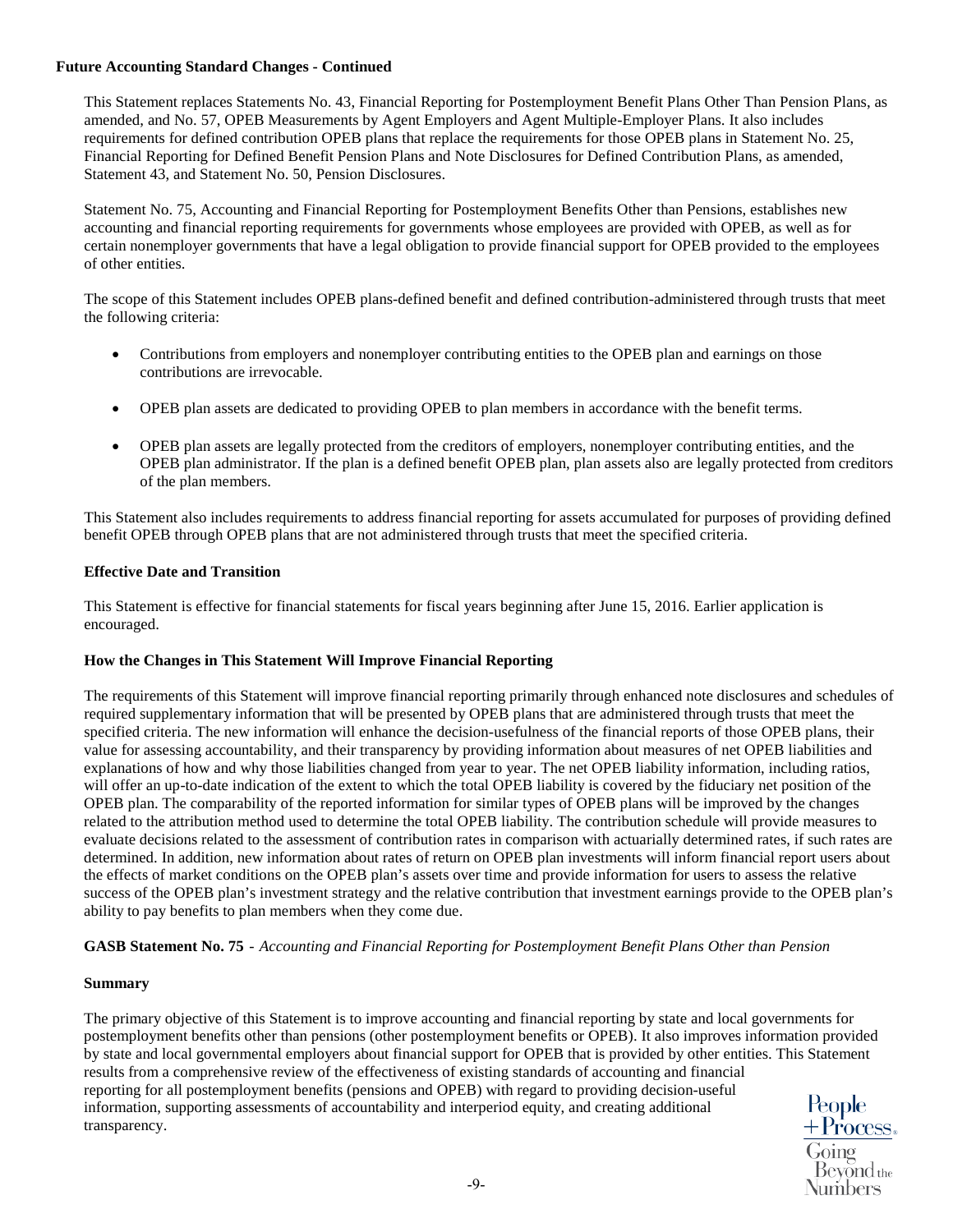This Statement replaces the requirements of Statements No. 45, Accounting and Financial Reporting by Employers for Postemployment Benefits Other than Pensions, as amended, and No. 57, OPEB Measurements by Agent Employers and Agent Multiple-Employer Plans, for OPEB. Statement No. 74, Financial Reporting for Postemployment Benefit Plans Other than Pension Plans, establishes new accounting and financial reporting requirements for OPEB plans.

The scope of this Statement addresses accounting and financial reporting for OPEB that is provided to the employees of state and local governmental employers. This Statement establishes standards for recognizing and measuring liabilities, deferred outflows of resources, deferred inflows of resources, and expense/expenditures. For defined benefit OPEB, this Statement identifies the methods and assumptions that are required to be used to project benefit payments, discount projected benefit payments to their actuarial present value, and attribute that present value to periods of employee service. Note disclosure and required supplementary information requirements about defined benefit OPEB also are addressed.

In addition, this Statement details the recognition and disclosure requirements for employers with payables to defined benefit OPEB plans that are administered through trusts that meet the specified criteria and for employers whose employees are provided with defined contribution OPEB. This Statement also addresses certain circumstances in which a nonemployer entity provides financial support for OPEB of employees of another entity.

In this Statement, distinctions are made regarding the particular requirements depending upon whether the OPEB plans through which the benefits are provided are administered through trusts that meet the following criteria:

- Contributions from employers and nonemployer contributing entities to the OPEB plan and earnings on those contributions are irrevocable.
- OPEB plan assets are dedicated to providing OPEB to plan members in accordance with the benefit terms.
- OPEB plan assets are legally protected from the creditors of employers, nonemployer contributing entities, the OPEB plan administrator, and the plan members.

# **Effective Date**

This Statement is effective for fiscal years beginning after June 15, 2017. Earlier application is encouraged.

#### **How the Changes in This Statement Will Improve Financial Reporting**

The requirements of this Statement will improve the decision-usefulness of information in employer and governmental nonemployer contributing entity financial reports and will enhance its value for assessing accountability and interperiod equity by requiring recognition of the entire OPEB liability and a more comprehensive measure of OPEB expense. Decision-usefulness and accountability also will be enhanced through new note disclosures and required supplementary information, as follows:

- More robust disclosures of assumptions will allow for better informed assessments of the reasonableness of OPEB measurements.
- Explanations of how and why the OPEB liability changed from year to year will improve transparency.
- The summary OPEB liability information, including ratios, will offer an indication of the extent to which the total OPEB liability is covered by resources held by the OPEB plan, if any.
- For employers that provide benefits through OPEB plans that are administered through trusts that meet the specified criteria, the contribution schedules will provide measures to evaluate decisions related to contributions.

People  $+$  Process.  $T^{\text{O}}$  $B$ evond<sub>the</sub> Numbers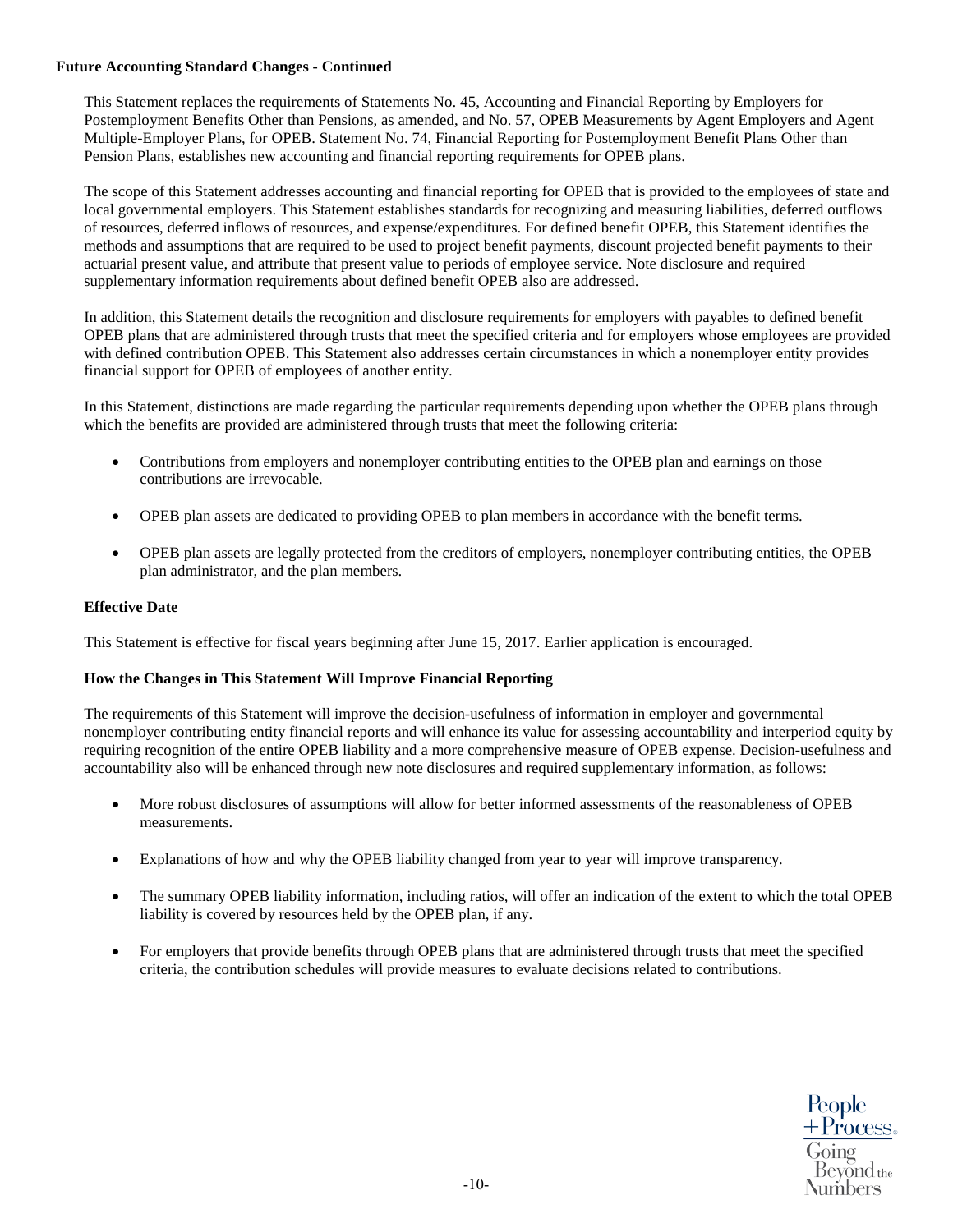The consistency, comparability, and transparency of the information reported by employers and governmental nonemployer contributing entities about OPEB transactions will be improved by requiring:

- The use of a discount rate that considers the availability of the OPEB plan's fiduciary net position associated with the OPEB of current active and inactive employees and the investment horizon of those resources, rather than utilizing only the long-term expected rate of return regardless of whether the OPEB plan's fiduciary net position is projected to be sufficient to make projected benefit payments and is expected to be invested using a strategy to achieve that return.
- A single method of attributing the actuarial present value of projected benefit payments to periods of employee service, rather than allowing a choice among six methods with additional variations.
- Immediate recognition in OPEB expense, rather than a choice of recognition periods, of the effects of changes of benefit terms.
- Recognition of OPEB expense that incorporates deferred outflows of resources and deferred inflows of resources related to OPEB over a defined, closed period, rather than a choice between an open or closed period.

**GASB Statement No. 76** - *The Hierarchy of Generally Accepted Accounting Principles for State and Local Governments*

#### **Summary**

The objective of this Statement is to identify-in the context of the current governmental financial reporting environment-the hierarchy of generally accepted accounting principles (GAAP). The "GAAP hierarchy" consists of the sources of accounting principles used to prepare financial statements of state and local governmental entities in conformity with GAAP and the framework for selecting those principles. This Statement reduces the GAAP hierarchy to two categories of authoritative GAAP and addresses the use of authoritative and nonauthoritative literature in the event that the accounting treatment for a transaction or other event is not specified within a source of authoritative GAAP.

This Statement supersedes Statement No. 55, The Hierarchy of Generally Accepted Accounting Principles for State and Local Governments.

#### **Effective Date**

The requirements of this Statement are effective for financial statements for periods beginning after June 15, 2015, and should be applied retroactively. Earlier application is permitted.

#### **How the Changes in This Statement Will Improve Financial Reporting**

The requirements in this Statement improve financial reporting by (1) raising the category of GASB Implementation Guides in the GAAP hierarchy, thus providing the opportunity for broader public input on implementation guidance; (2) emphasizing the importance of analogies to authoritative literature when the accounting treatment for an event is not specified in authoritative GAAP; and (3) requiring the consideration of consistency with the GASB Concepts Statements when evaluating accounting treatments specified in nonauthoritative literature. As a result, governments will apply financial reporting guidance with less variation, which will improve the usefulness of financial statement information for making decisions and assessing accountability and enhance the comparability of financial statement information among governments.

# **GASB Statement No. 77** - *Tax Abatement Disclosures*

#### **Summary**

Financial statements prepared by state and local governments in conformity with generally accepted accounting principles provide citizens and taxpayers, legislative and oversight bodies, municipal bond analysts, and others with information they need to evaluate the financial health of governments, make decisions, and assess accountability. This information is intended, among other things, to assist these users of financial statements in assessing (1) whether a government's current-year revenues were sufficient to pay for current-year services (known as interperiod equity), (2) whether a government complied with finance-related legal and contractual obligations, (3) where a government's financial resources come from People and how it uses them, and (4) a government's financial position and economic condition and how they have  $+$  Process. changed over time.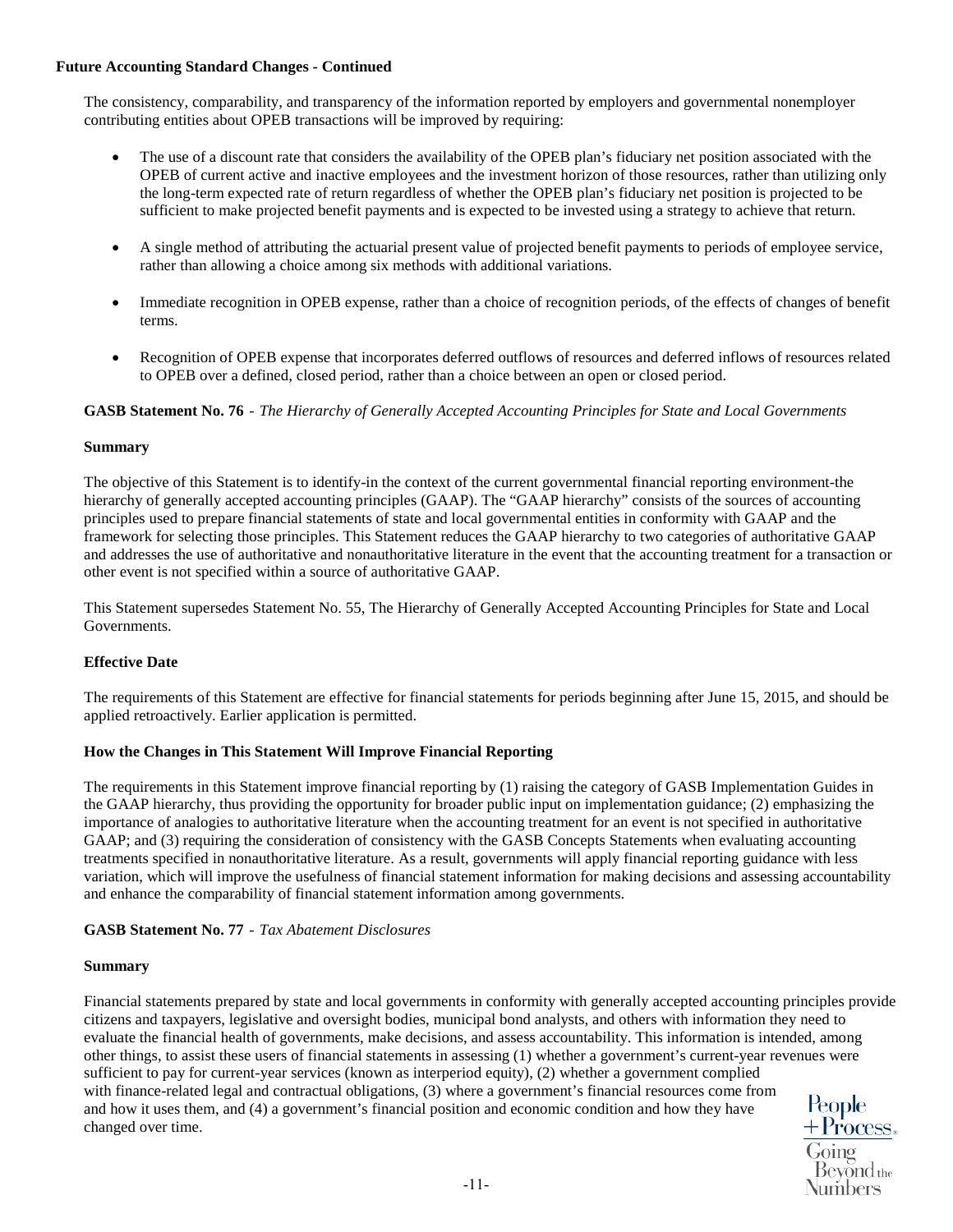Financial statement users need information about certain limitations on a government's ability to raise resources. This includes limitations on revenue-raising capacity resulting from government programs that use tax abatements to induce behavior by individuals and entities that is beneficial to the government or its citizens. Tax abatements are widely used by state and local governments, particularly to encourage economic development. For financial reporting purposes, this Statement defines a tax abatement as resulting from an agreement between a government and an individual or entity in which the government promises to forgo tax revenues and the individual or entity promises to subsequently take a specific action that contributes to economic development or otherwise benefits the government or its citizens.

Although many governments offer tax abatements and provide information to the public about them, they do not always provide the information necessary to assess how tax abatements affect their financial position and results of operations, including their ability to raise resources in the future. This Statement requires disclosure of tax abatement information about (1) a reporting government's own tax abatement agreements and (2) those that are entered into by other governments and that reduce the reporting government's tax revenues.

This Statement requires governments that enter into tax abatement agreements to disclose the following information about the agreements:

- Brief descriptive information, such as the tax being abated, the authority under which tax abatements are provided, eligibility criteria, the mechanism by which taxes are abated, provisions for recapturing abated taxes, and the types of commitments made by tax abatement recipients.
- The gross dollar amount of taxes abated during the period.
- Commitments made by a government, other than to abate taxes, as part of a tax abatement agreement.

Governments should organize those disclosures by major tax abatement program and may disclose information for individual tax abatement agreements within those programs.

Tax abatement agreements of other governments should be organized by the government that entered into the tax abatement agreement and the specific tax being abated. Governments may disclose information for individual tax abatement agreements of other governments within the specific tax being abated. For those tax abatement agreements, a reporting government should disclose:

- The names of the governments that entered into the agreements.
- The specific taxes being abated.
- The gross dollar amount of taxes abated during the period.

#### **Effective Date and Transition**

The requirements of this Statement are effective for financial statements for periods beginning after December 15, 2015. Earlier application is encouraged.

#### **How the Changes in This Statement Will Improve Financial Reporting**

The requirements of this Statement improve financial reporting by giving users of financial statements essential information that is not consistently or comprehensively reported to the public at present. Disclosure of information about the nature and magnitude of tax abatements will make these transactions more transparent to financial statement users. As a result, users will be better equipped to understand (1) how tax abatements affect a government's future ability to raise resources and meet its financial obligations and (2) the impact those abatements have on a government's financial position and economic condition.

#### **GASB Statement No. 78** - *Pension Provided Through Certain Multiple-Employer Defined Benefit Pension Plans*

The objective of this Statement is to address a practice issue regarding the scope and applicability of Statement No. 68, Accounting and Financial Reporting for Pensions. This issue is associated with pensions provided through certain multiple-employer defined benefit pension plans and to state or local governmental employers whose employees are provided with such pensions.

People  $+$  Process. Numbers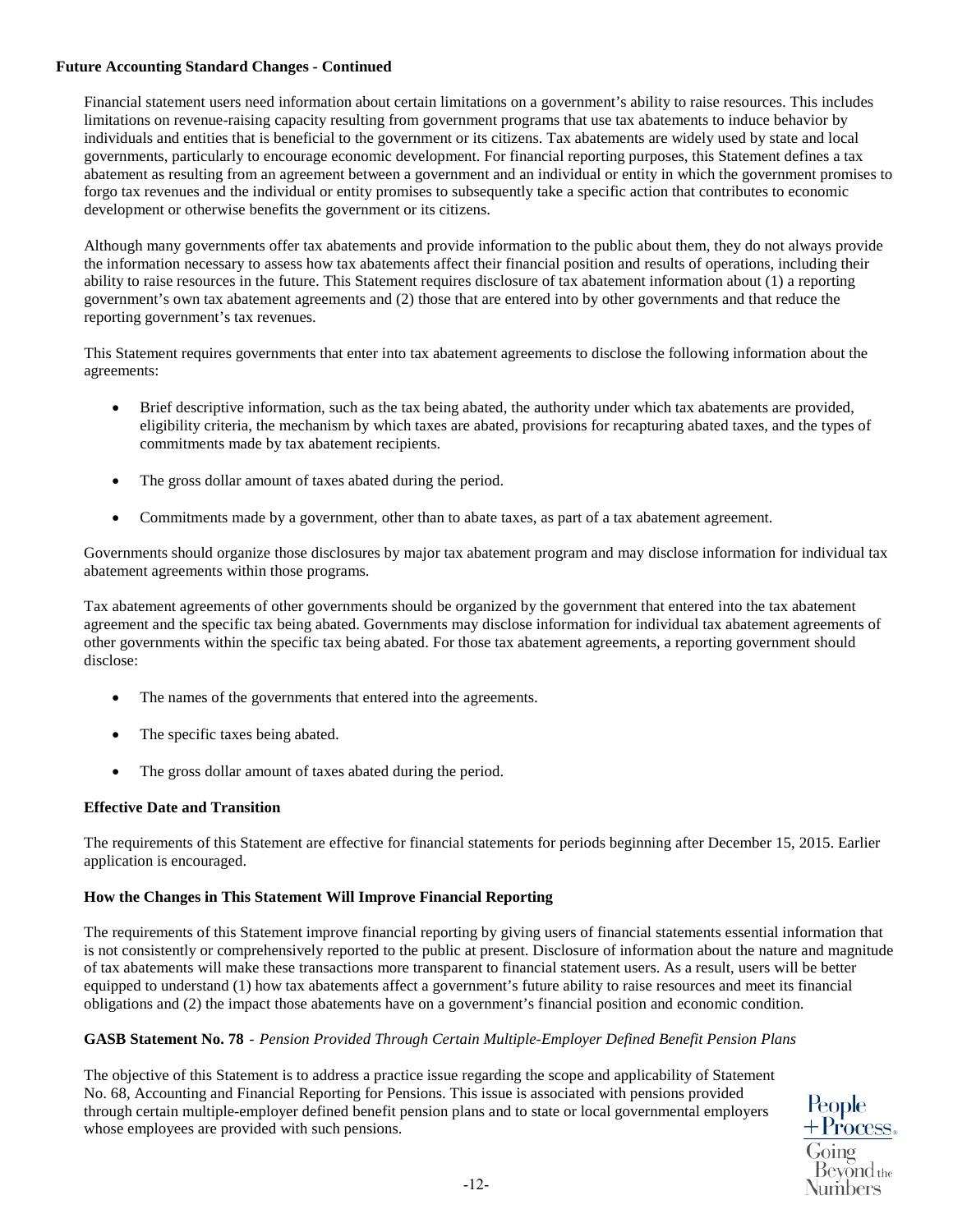#### **Summary**

Prior to the issuance of this Statement, the requirements of Statement 68 applied to the financial statements of all state and local governmental employers whose employees are provided with pensions through pension plans that are administered through trusts that meet the criteria in paragraph 4 of that Statement.

This Statement amends the scope and applicability of Statement 68 to exclude pensions provided to employees of state or local governmental employers through a cost-sharing multiple-employer defined benefit pension plan that (1) is not a state or local governmental pension plan, (2) is used to provide defined benefit pensions both to employees of state or local governmental employers and to employees of employers that are not state or local governmental employers, and (3) has no predominant state or local governmental employer (either individually or collectively with other state or local governmental employers that provide pensions through the pension plan). This Statement establishes requirements for recognition and measurement of pension expense, expenditures, and liabilities; note disclosures; and required supplementary information for pensions that have the characteristics described above.

# **Effective Date**

The requirements of this Statement are effective for reporting periods beginning after December 15, 2015. Earlier application is encouraged.

#### **GASB Statement No. 79** - *Certain External Investment Pools and Pool Participants*

#### **Summary**

This Statement addresses accounting and financial reporting for certain external investment pools and pool participants. Specifically, it establishes criteria for an external investment pool to qualify for making the election to measure all of its investments at amortized cost for financial reporting purposes. An external investment pool qualifies for that reporting if it meets all of the applicable criteria established in this Statement. The specific criteria address (1) how the external investment pool transacts with participants; (2) requirements for portfolio maturity, quality, diversification, and liquidity; and (3) calculation and requirements of a shadow price. Significant noncompliance prevents the external investment pool from measuring all of its investments at amortized cost for financial reporting purposes. Professional judgment is required to determine if instances of noncompliance with the criteria established by this Statement during the reporting period, individually or in the aggregate, were significant.

If an external investment pool does not meet the criteria established by this Statement, that pool should apply the provisions in paragraph 16 of Statement No. 31, Accounting and Financial Reporting for Certain Investments and for External Investment Pools, as amended. If an external investment pool meets the criteria in this Statement and measures all of its investments at amortized cost, the pool's participants also should measure their investments in that external investment pool at amortized cost for financial reporting purposes. If an external investment pool does not meet the criteria in this Statement, the pool's participants should measure their investments in that pool at fair value, as provided in paragraph 11 of Statement 31, as amended.

This Statement establishes additional note disclosure requirements for qualifying external investment pools that measure all of their investments at amortized cost for financial reporting purposes and for governments that participate in those pools. Those disclosures for both the qualifying external investment pools and their participants include information about any limitations or restrictions on participant withdrawals.

#### **Effective Date**

The requirements of this Statement are effective for reporting periods beginning after June 15, 2015, except for the provisions in paragraphs 18, 19, 23-26, and 40, which are effective for reporting periods beginning after December 15, 2015.

> People  $\pm \mathrm{Process}.$  $\overline{\text{Going}}$